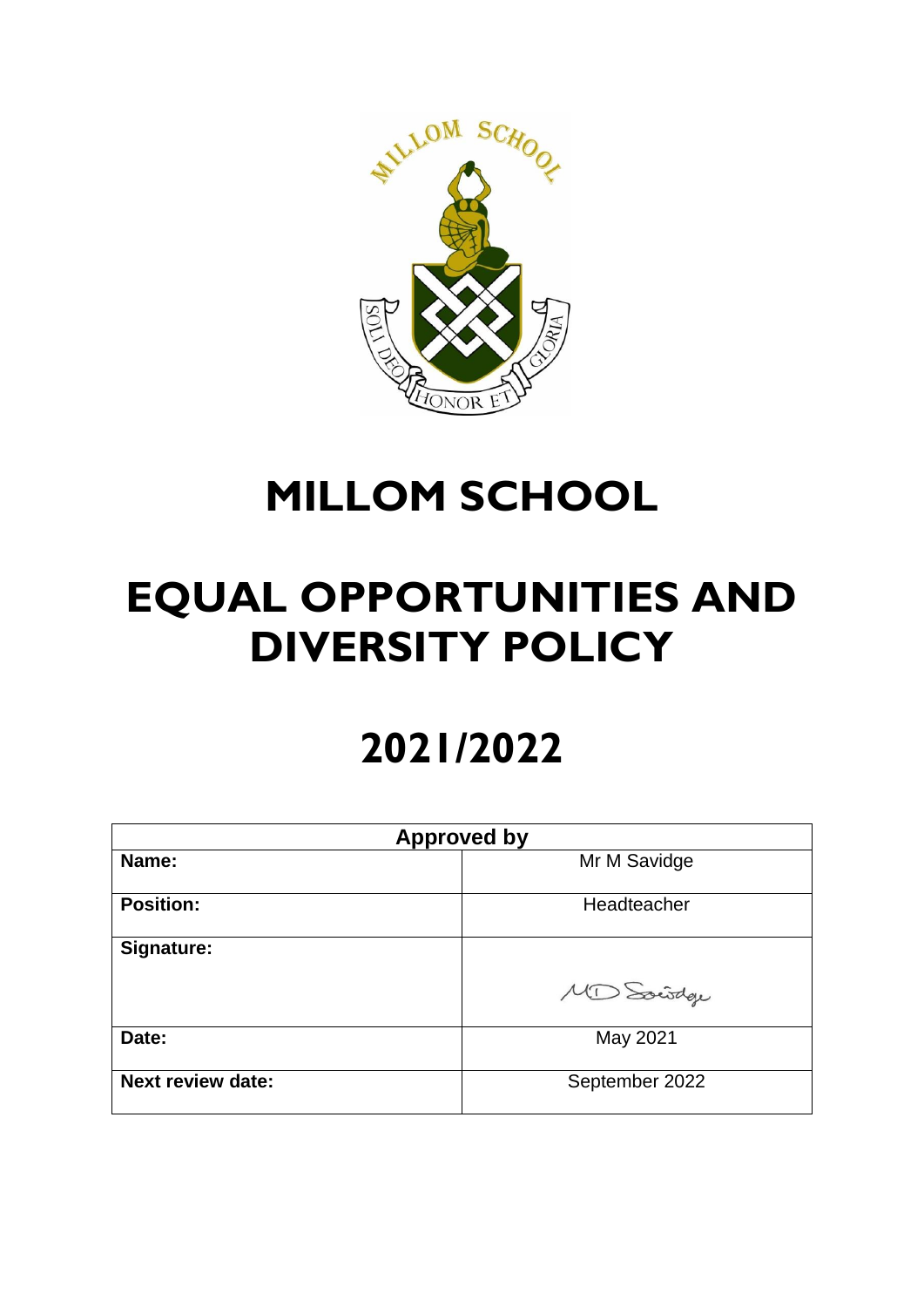# **MILLOM SCHOOL**

# **Equal Opportunities and Diversity Policy**

# **1. Introduction**

This policy describes the way in which Millom School will meet the requirements of the Equality Act 2010. This Act replaced all previous equality legislation such as the Race Relations Act, the Disability Discrimination Act and the Sex Discrimination Act. The policy will be applied to all staff and learners, as well as any volunteers working in the school.

# **2. Access**

Employees, learners and volunteers are made aware of the existence of this policy and where it can be accessed.

This policy is reviewed annually.

# **3. Policy Statement**

Millom School aims to meet its obligations under the public sector equality duty by having due regard to the need to:

- Eliminate discrimination and other conduct that is prohibited by the Equality Act 2010
- Advance equality of opportunity between people who share a protected characteristic and people who do not share it
- Foster good relations across all characteristics between people who share a protected characteristic and people who do not share it

Millom School will adhere to the requirements of the Equality Act 2010 by not discriminating against learners, staff, volunteers or anyone involved in external agencies the organisation may be working with on the grounds of:

• sex, race, disability, religion or belief or sexual orientation.

In addition, there will be no discrimination against:

- pregnant females or new mothers
- staff, learners or volunteers undergoing gender re-assignment
- learners due to the behaviour of their parents and/or siblings

When recruiting staff, health related questions will not be asked until after a job offer is made, and then, only if it is necessary for the role.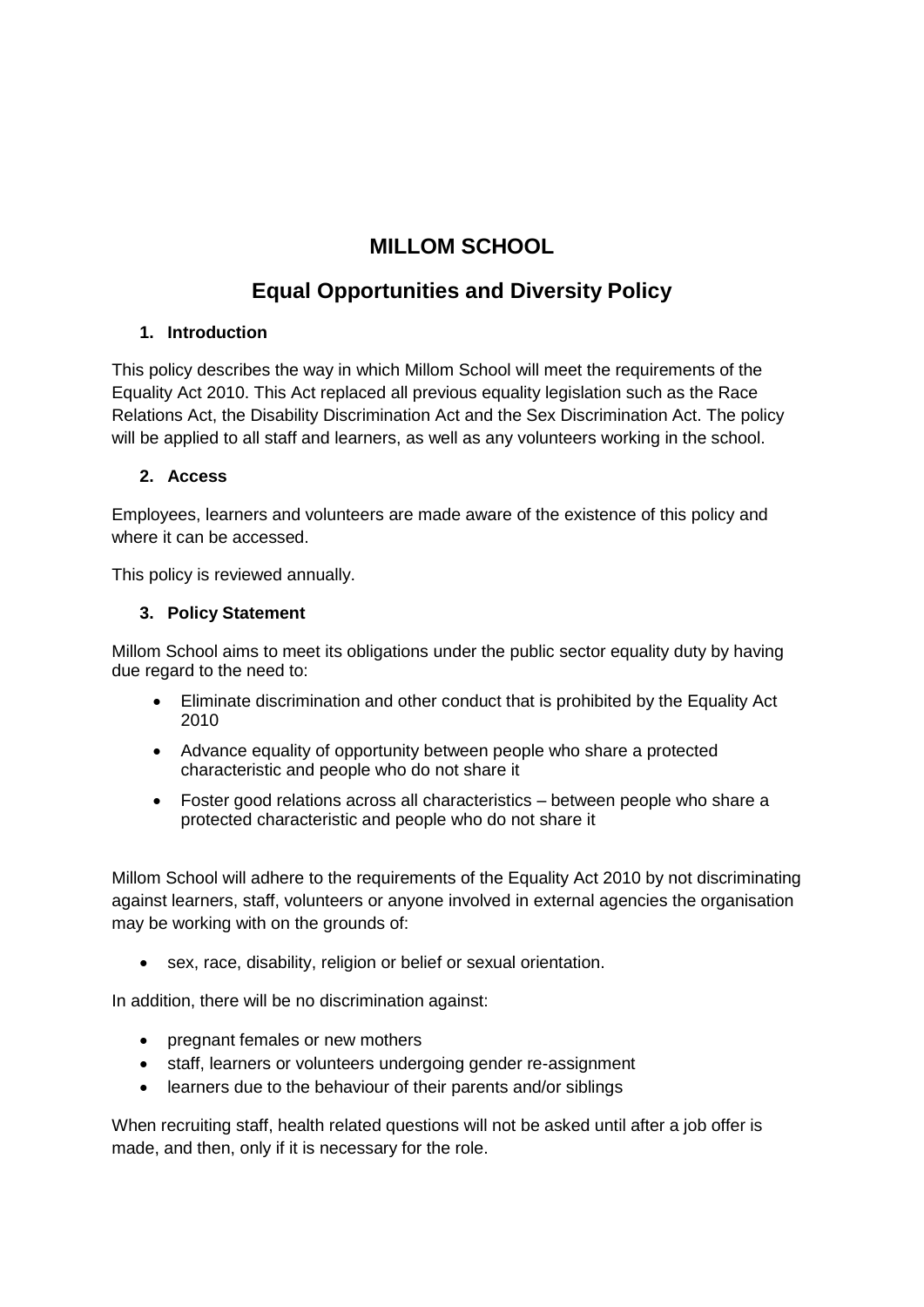Millom School will use the 'Positive Action' clause of the Equality Act 2010, to allow for the setting up of courses specifically for a certain group or groups of students who share a particular protected characteristic.

In addition, Millom School will:

- ensure that the services it provides are accessible to all and endeavour to positively encourage and benefit people from disadvantaged groups
- supply specialist aids and facilities to enable disabled people
- monitor and investigate any issues that arise within the organisation and take appropriate action in accordance with the 2010 Equality Act, part 6, chapter 1, section 86, thus fully supporting any person in the organisation who is faced with prejudice or discrimination
- undertake an annual evaluation process to ensure that the policy is clear, in keeping with current legislation and being adhered to
- treat seriously any breaches of the policy, regarding them as misconduct which may lead to disciplinary proceedings

# **4. Roles and responsibilities**

The governing board will:

- Ensure that the equality information and objectives as set out in this statement are published and communicated throughout the school, including to staff, pupils and parents
- Ensure that the published equality information is updated at least every year, and that the objectives are reviewed and updated at least every 4 years
- Delegate responsibility for monitoring the achievement of the objectives on a daily basis to the headteacher

The headteacher will:

- Promote knowledge and understanding of the equality objectives amongst staff and pupils
- Monitor success in achieving the objectives and report back to governors

The designated member of staff for equality, assistant headteacher (student support), will:

- Support the headteacher in promoting knowledge and understanding of the equality objectives amongst staff and pupils
- Support the headteacher in identifying any staff training needs, and deliver training as necessary

All school staff are expected to have regard to this document and to work to achieve the objectives as set out in section 8.

It is expected that every person in the organisation will make a positive contribution to this policy, namely:

- All staff whether paid or voluntary
- All visitors to Millom School
- All learners at Millom School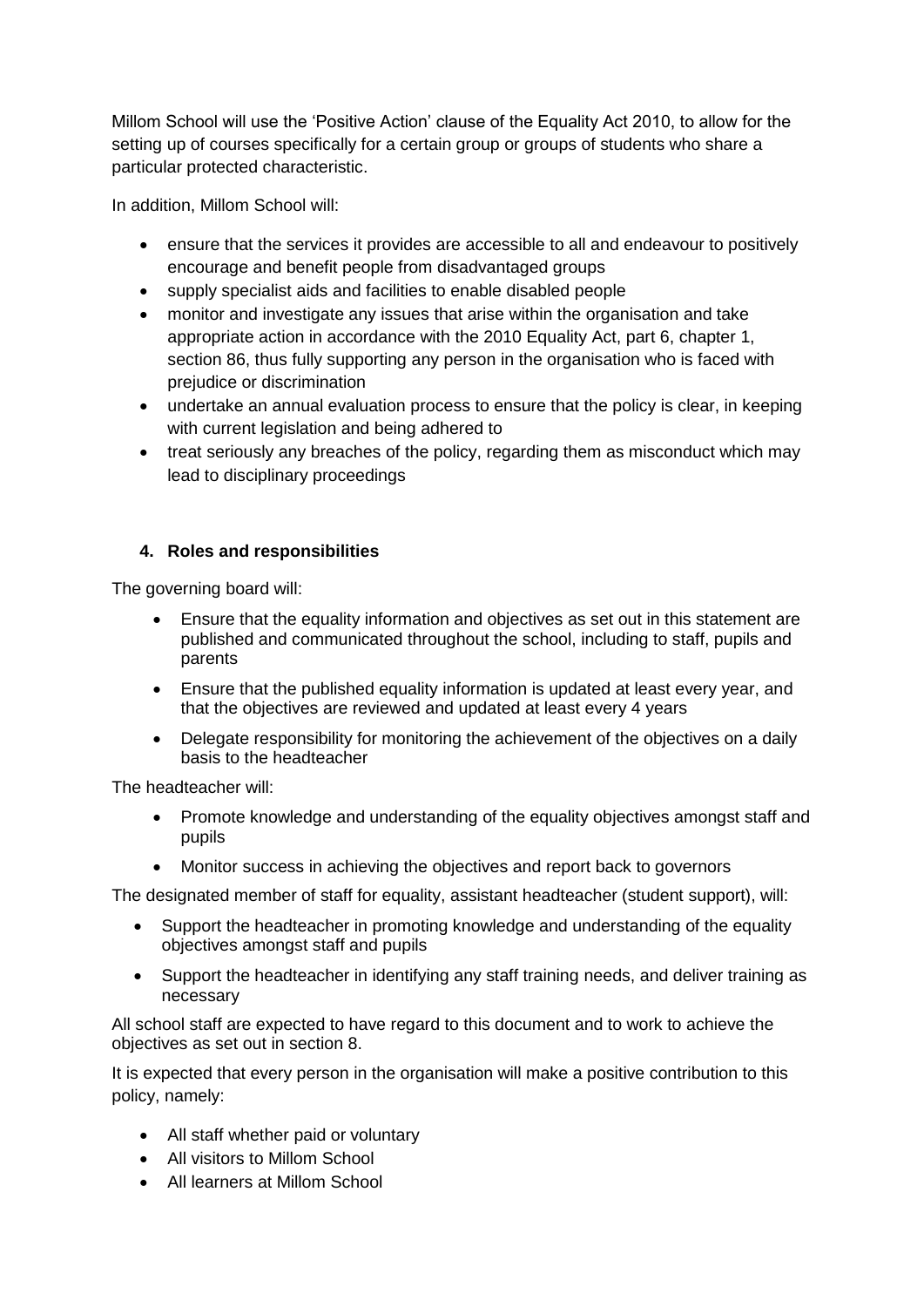# **5. Advancing equality of opportunity**

As set out in the DfE guidance on the Equality Act, the school aims to advance equality of opportunity by:

- Removing or minimising disadvantages suffered by people which are connected to a particular characteristic they have
- Taking steps to meet the particular needs of people who have a particular characteristic
- Encouraging people who have a particular characteristic to participate fully in any activities

In fulfilling this aspect of the duty, the school will:

- Publish attainment data each academic year showing how pupils with different characteristics are performing
- Analyse the above data to determine strengths and areas for improvement, implement actions in response and publish this information
- Make evidence available identifying improvements for specific groups
- Publish further data about any issues associated with particular protected characteristics, identifying any issues which could affect our own pupils

#### **6. Fostering good relations**

The school aims to foster good relations between those who share a protected characteristic and those who do not share it by:

- Promoting tolerance, friendship and understanding of a range of religions and cultures through different aspects of our curriculum. This includes teaching in RE, citizenship and personal, social, health and economic (PSHE) education, but also activities in other curriculum areas.
- Holding assemblies dealing with relevant issues.
- Working with our local community.
- Encouraging and implementing initiatives to deal with tensions between different groups of pupils within the school. All pupils are encouraged to participate in the school's activities, such as sports clubs. We also work with parents to promote knowledge and understanding of different cultures
- We have developed links with people and groups who have specialist knowledge about particular characteristics, which helps inform and develop our approach

#### **7. Equality considerations in decision making**

The school ensures it has due regard to equality considerations whenever significant decisions are made.

The school always considers the impact of significant decisions on particular groups.

The school keeps a written record (known as an Equality Impact Assessment) to show we have actively considered our equality duties and asked ourselves relevant questions. This is recorded at the same time as the risk assessment when planning school trips and activities.